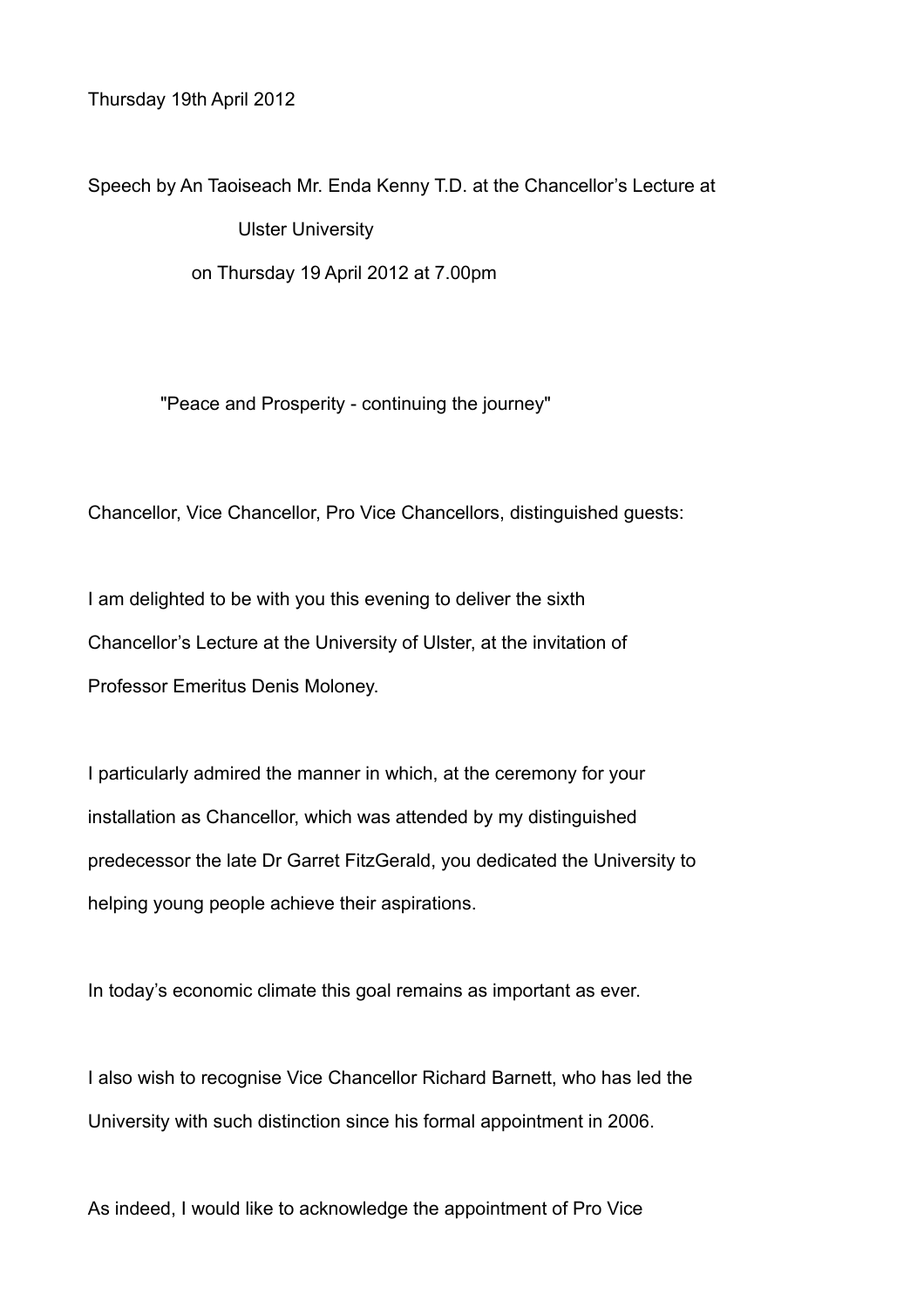Chancellor Deirdre Heenan, the first woman Provost of Magee College, by President Higgins to the Council of State.

This follows on from the appointment of Denis Moloney by former President McAleese.

Ulster is a university with a deserved national and international reputation for excellence, innovation and regional engagement.

Ulster, along with other educational institutes, across the island of Ireland is on the front lines in this battle for economic growth, jobs and prosperity for our people.

Ulster is a key part of the all island goal of improving Ireland's competitiveness that will attract new investment and new jobs.

In addition it is widely recognised that the university makes a very significant contribution to the economic, social and cultural life of Ireland.

I know of your close collaboration with business and industry, your contribution to lifelong learning and your wide network of strategic partnerships.

Preparing young people for tomorrow's world today is at the core of this University's mission. Young people are our greatest asset. They are the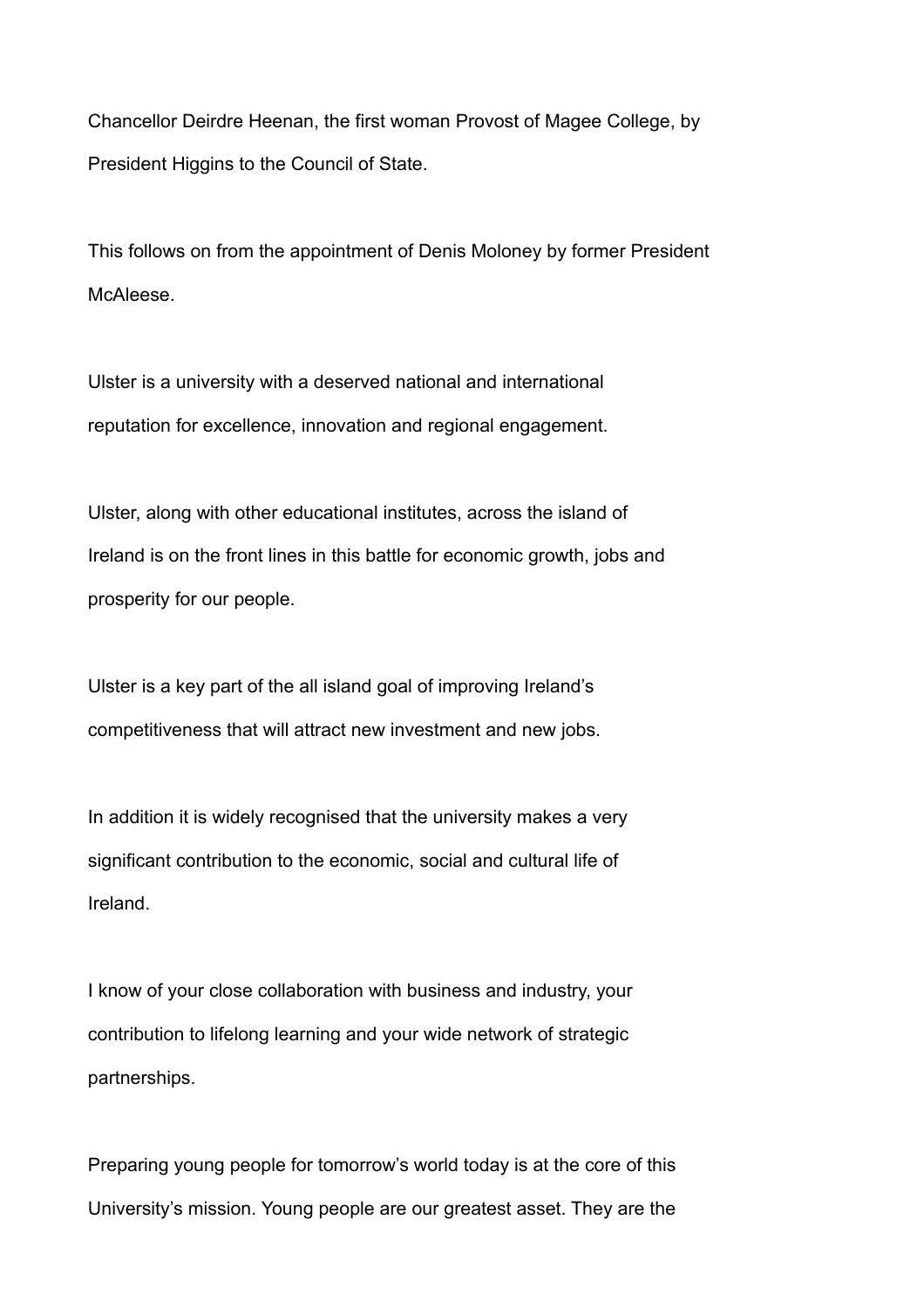future. We must prepare them to deal with that responsibility and challenge.

I get the sense that University of Ulster understands and values the advantage of having a dynamic, innovative and ambitious student body.

As I arrived here this evening, I could not help but notice that this is Chinese Culture Week in the university.

The formal opening of the prestigious Confucius Institute on the Coleraine campus heralds a valuable resource for anyone in Northern Ireland wishing to build partnerships with China whether they are in education, business, the arts or government.

Having just returned from a visit to China last month I can fully understand the importance of this initiative.

My visit to China was part of our efforts to increase Ireland China relations, especially in the areas of trade and investment. As a small, open economy, globalisation is hugely significant for all of Ireland. And in that context, the major emerging and expanding markets are increasingly important.

During my visit I was very pleased to be able to conclude an important Strategic Partnership Agreement representing a major step-up in our relations, setting out our plans for increased collaboration with China in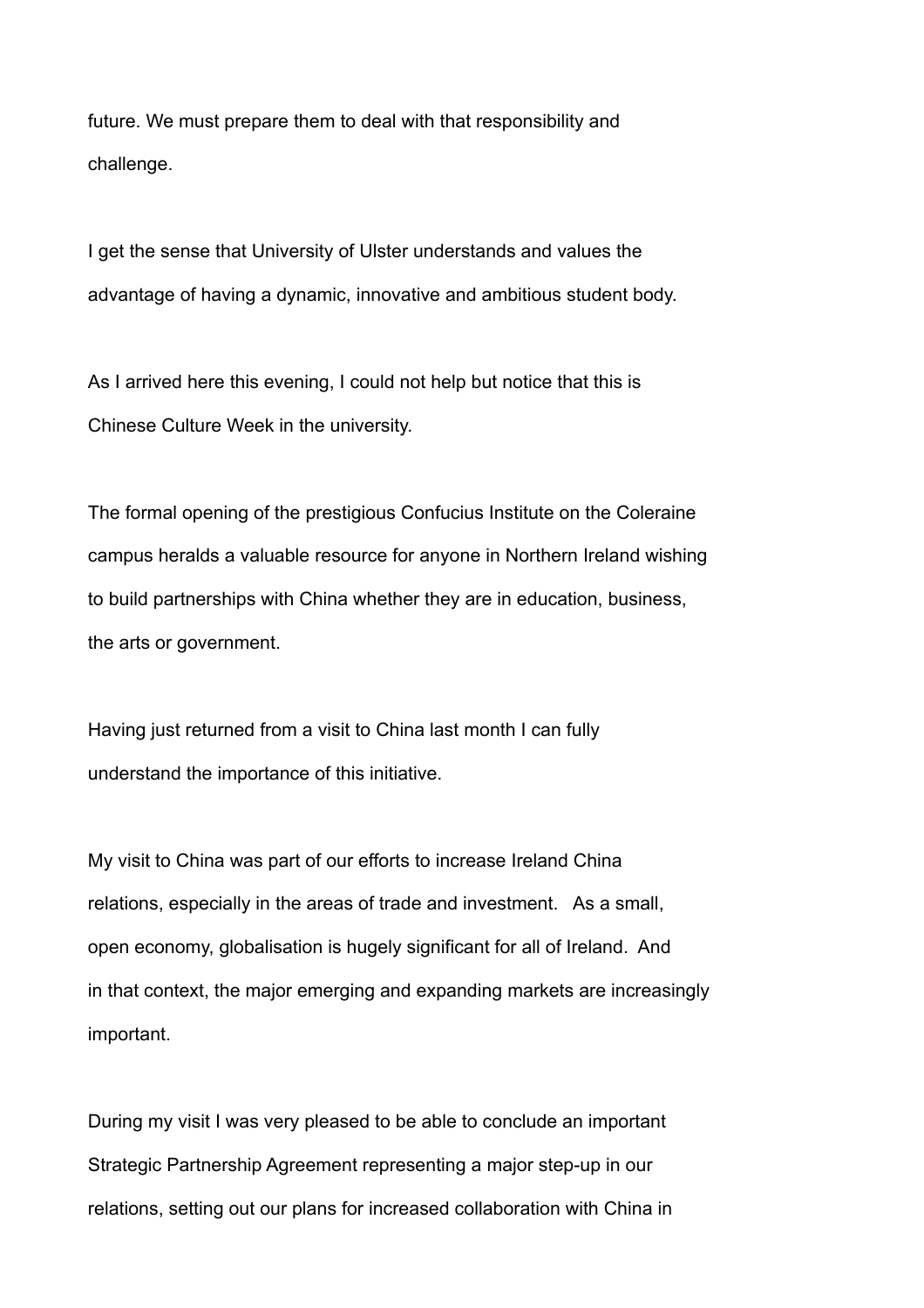several key areas. I know that First and Deputy First Minister will travel there later in the year.

It was also a great honour for us that Vice President Xi Jinping of China choose to spend three days with us in February.

The Chinese agreements are not the only significant international agreement I have concluded recently.

Just a few weeks ago, and no doubt of particular interest to this audience, Prime Minister David Cameron and I signed a joint statement on intensifying British-Irish relations for the next decade.

This important initiative recognises that British Irish relations have never been stronger.

The State Visit of Her Majesty The Queen last year served as a symbol of a modern, deep and friendly relationship.

It was the birth of a new phase in the relationship between our islands.

Gone are the days of cold, insular suspicion and conflict. Today we acknowledge that we have much in common and that we must work together on the European and international stage for the mutual benefit of our peoples.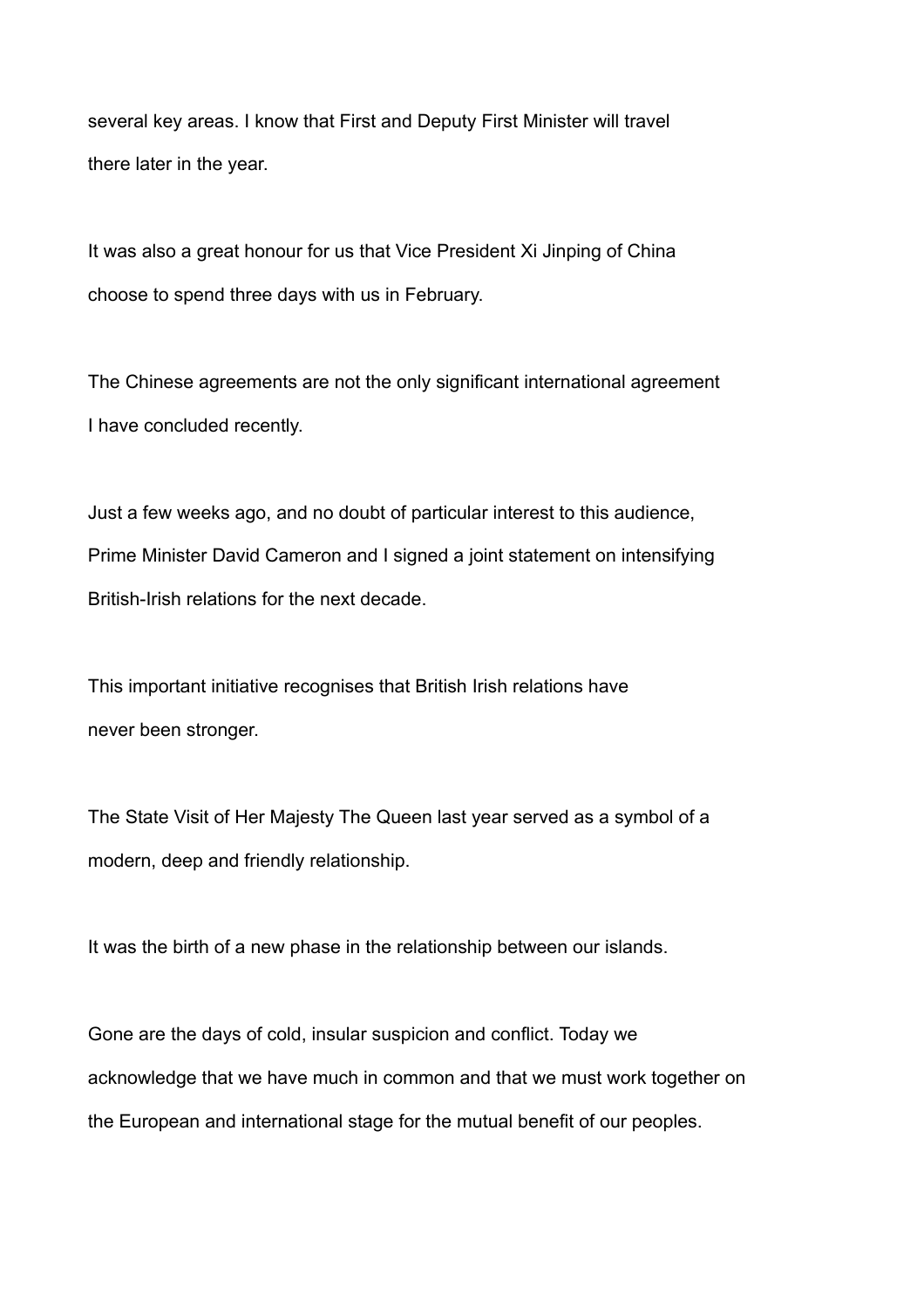One such example of working together happened when Ireland was denied access to the markets and the UK stepped in and provided the largest bi-lateral loan facility (€3.8bn) as part of our funding programme.

The Chancellor announced last year that the interest rates on the loans to Ireland will be reduced to a level slightly below the new European Financial Stability Fund (EFSF) interest rate. It is expected that agreement will be concluded on this shortly.

This support reflects the important economic relationship between Ireland and the UK. The huge level of trade between our countries supports jobs in companies of all sizes. The willingness of the UK to assist Ireland reflects how both countries gain through maintaining a strong trading relationship.

Our two countries enjoy a uniquely close political relationship, and the relationship between the Irish Government and the Northern Ireland Executive mirrors the wider relationship between the Irish and British governments.

We have a symbiotic relationship, North and South. We must show that what is good for one is good for both parts of the island. One of the key areas both Governments have identified for greater collaboration is research and development.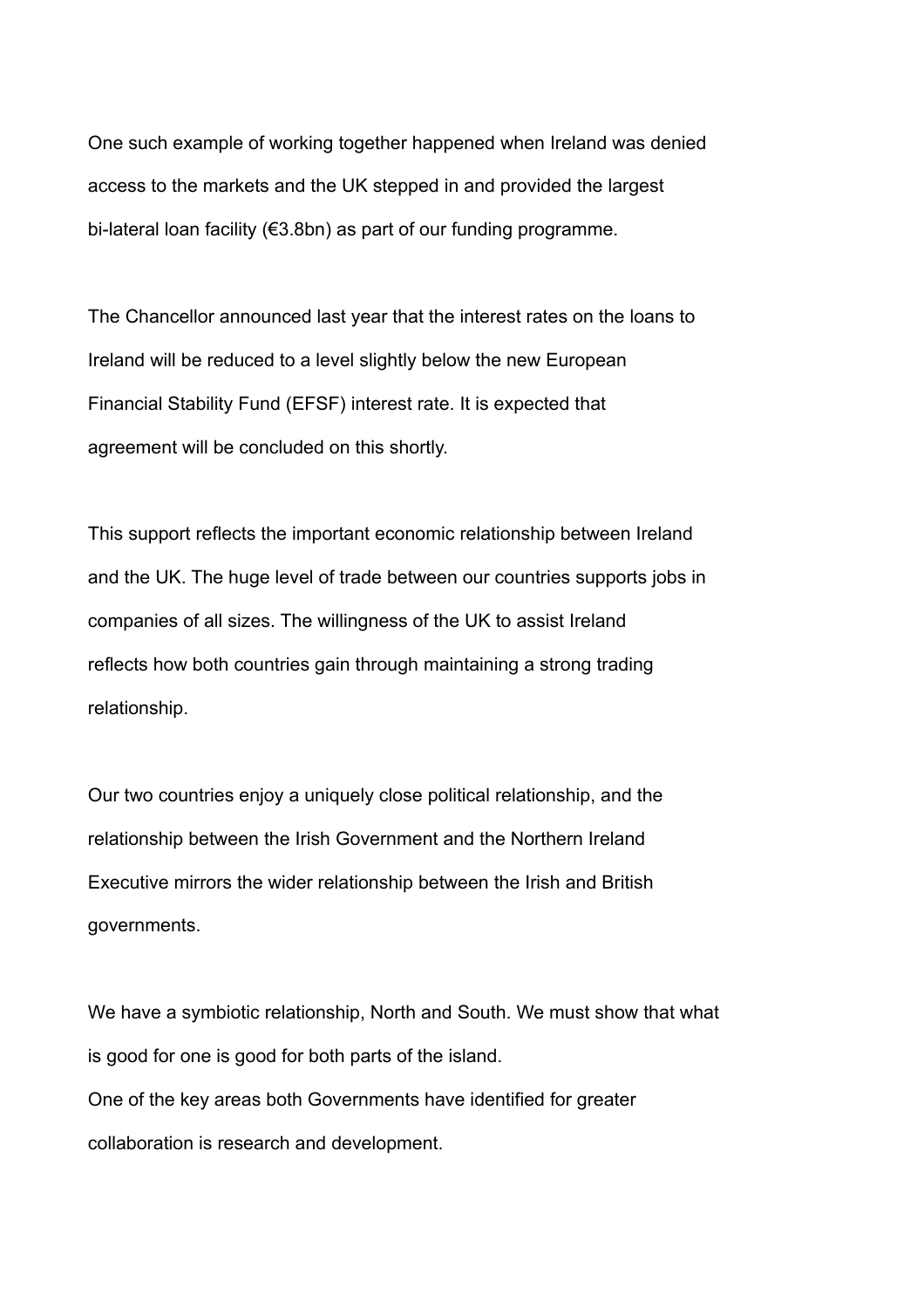We both believe that there is great scope for more and better engagement between third-level colleges, research institutes and business sectors, which in turn can increase the benefits of investment in research and development.

The University of Ulster has been a leader in this area. Such collaboration is crucial if we are to accelerate recovery, growth and job creation across these islands and between North and South.

It is great to see such a blend of youth and experience in this audience.

Northern Ireland has both in abundance, which will move it further along the journey from peace to prosperity in the years ahead.

The Joint Statement on British Irish relations underlined the wish of both governments to see Northern Ireland move from peace to reconciliation and prosperity.

We are committed to continuing to work in the closest cooperation on Northern Ireland issues and we reaffirmed our support for the full implementation of the Good Friday and related agreements and for the ongoing work and development of the devolved and other institutions.

Our joint efforts in support of these objectives must and will continue.

Above all, we stand together with the people of Northern Ireland and its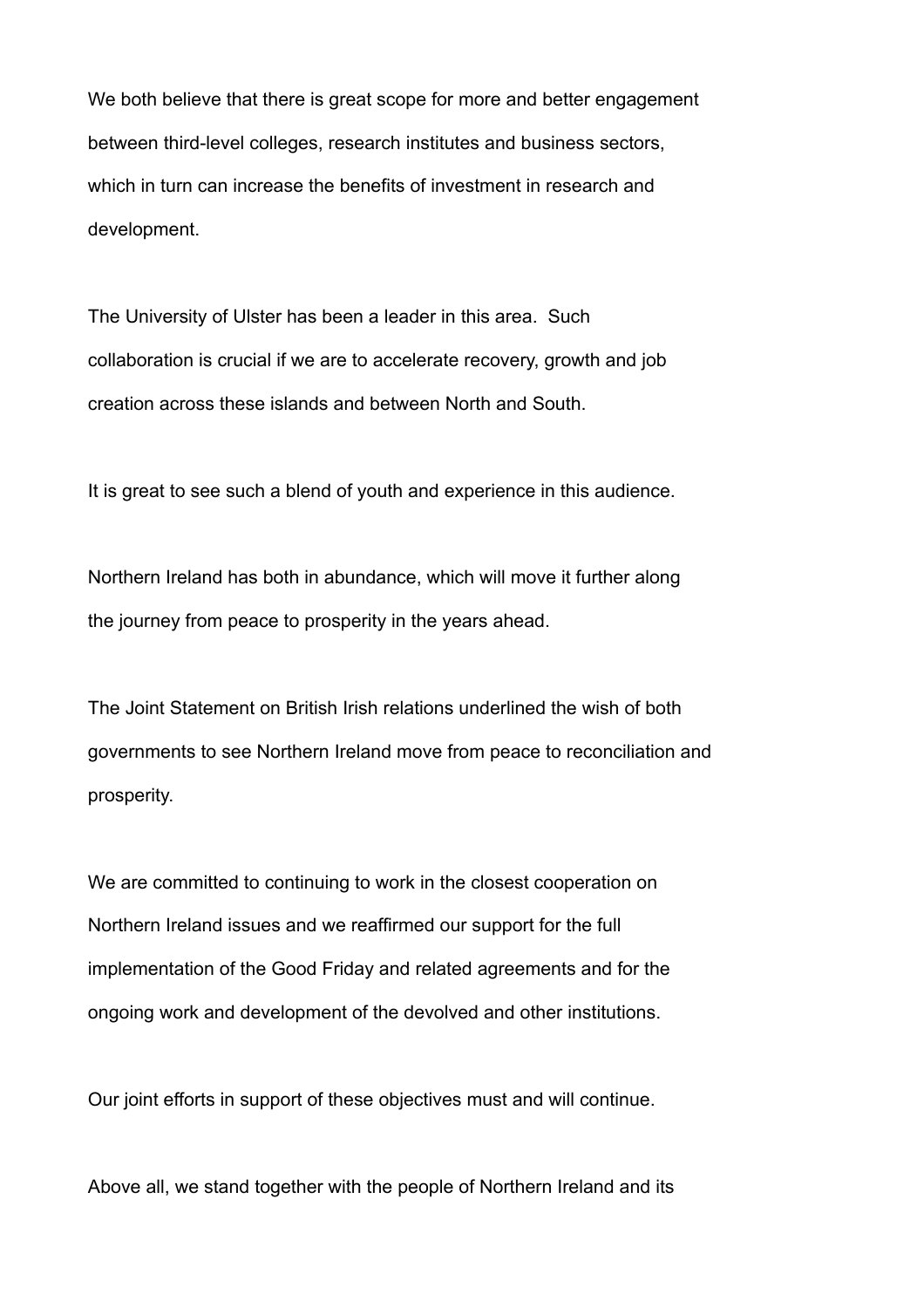Executive in our determination to make sure that they are never again blighted by violent conflict.

The excellent security cooperation between our two governments will continue, standing fast together in the face of those who resort to violence.

The attempts by a – thankfully tiny - minority of so called dissidents to return Northern Ireland to its darkest hours will not succeed.

They have nothing to offer the people of Northern Ireland and have been overwhelmingly rejected, as shown in the united cross-community response to the brutal murder of Constable Ronan Kerr just over a year ago.

That response illustrates how far we have come in a short few years. But the work is not yet complete.

Facing down terrorists and dissidents is vital, but so too is building stronger and deeper cross-community trust, respect and friendship.

So-called "peace walls" still define many communities in Northern Ireland. For me, a true test of peace in this city and elsewhere in Northern Ireland will not be the number or size of "peace walls", but their absence. That's why we are committed to full implementation of the Good Friday Agreement.

While working closely with my British counterpart, there are matters on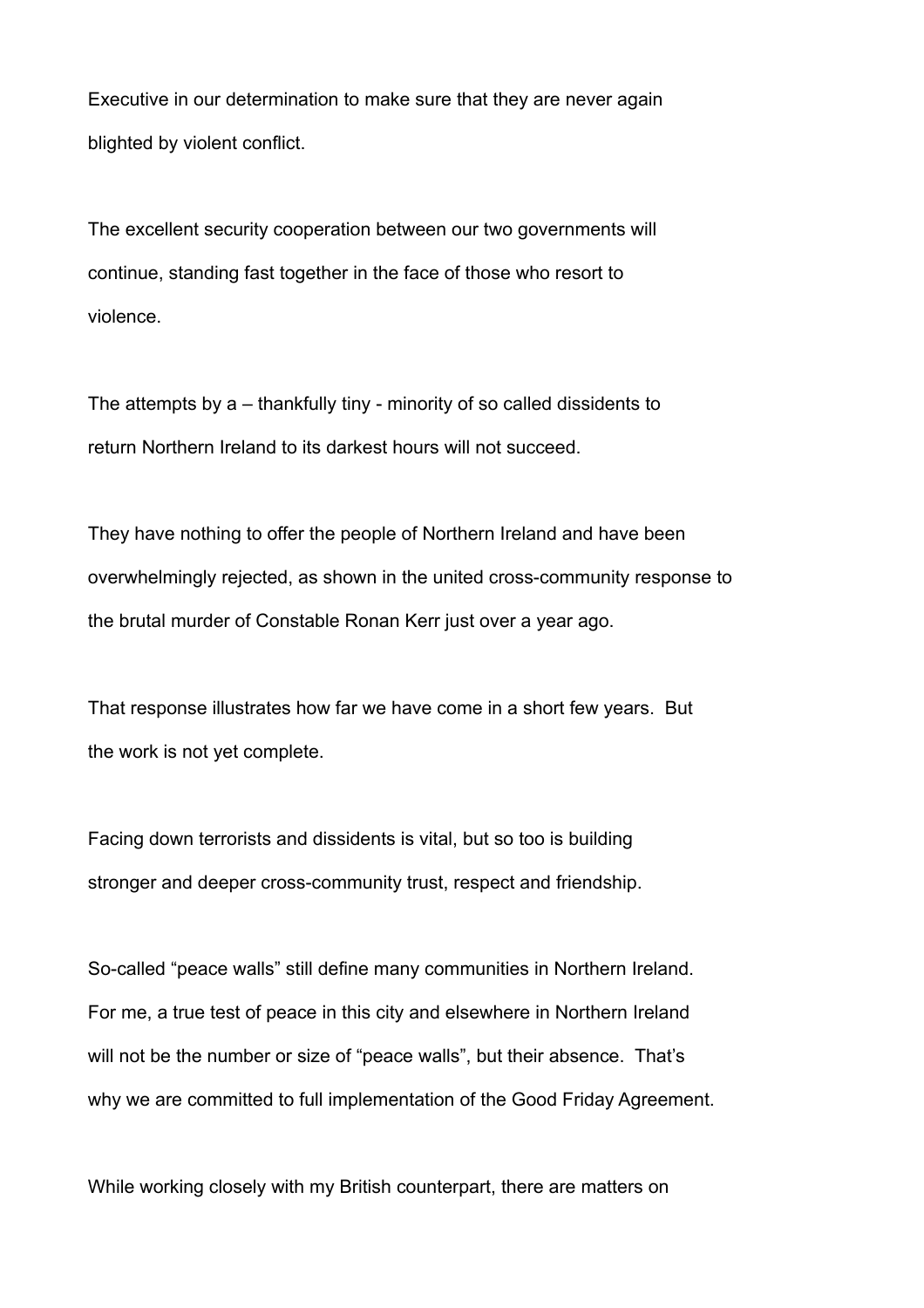which we share a difference of opinion.

Late last year, I had the privilege of presenting Geraldine Finucane with a Person of the Year Award in Belfast and I want to say once again how much I respect and admire the way she has campaigned for over 22 years…with great dignity and courage…and I support her in her campaign for a full public inquiry.

There are many positive signs for the future in Northern Ireland.

The people and representatives of Derry overwhelmingly rejected attempts by marginal groups to disrupt Derry's role as City of Culture next year.

This honour offers great opportunities for Derry and its hinterland to emerge from a long winter into a bright new spring.

A spring that is promoting an explosion in arts, culture and tourism.

Northern Ireland's unique land and seascape, it history and sense of myth and wonder is attracting new investment and visitors.

I understand the worldwide TV hit 'Game of Thrones' is filmed across counties Down and Antrim, employing hundreds of actors, tradesmen and technicians, while showing off the Irish landscape to a huge global audience.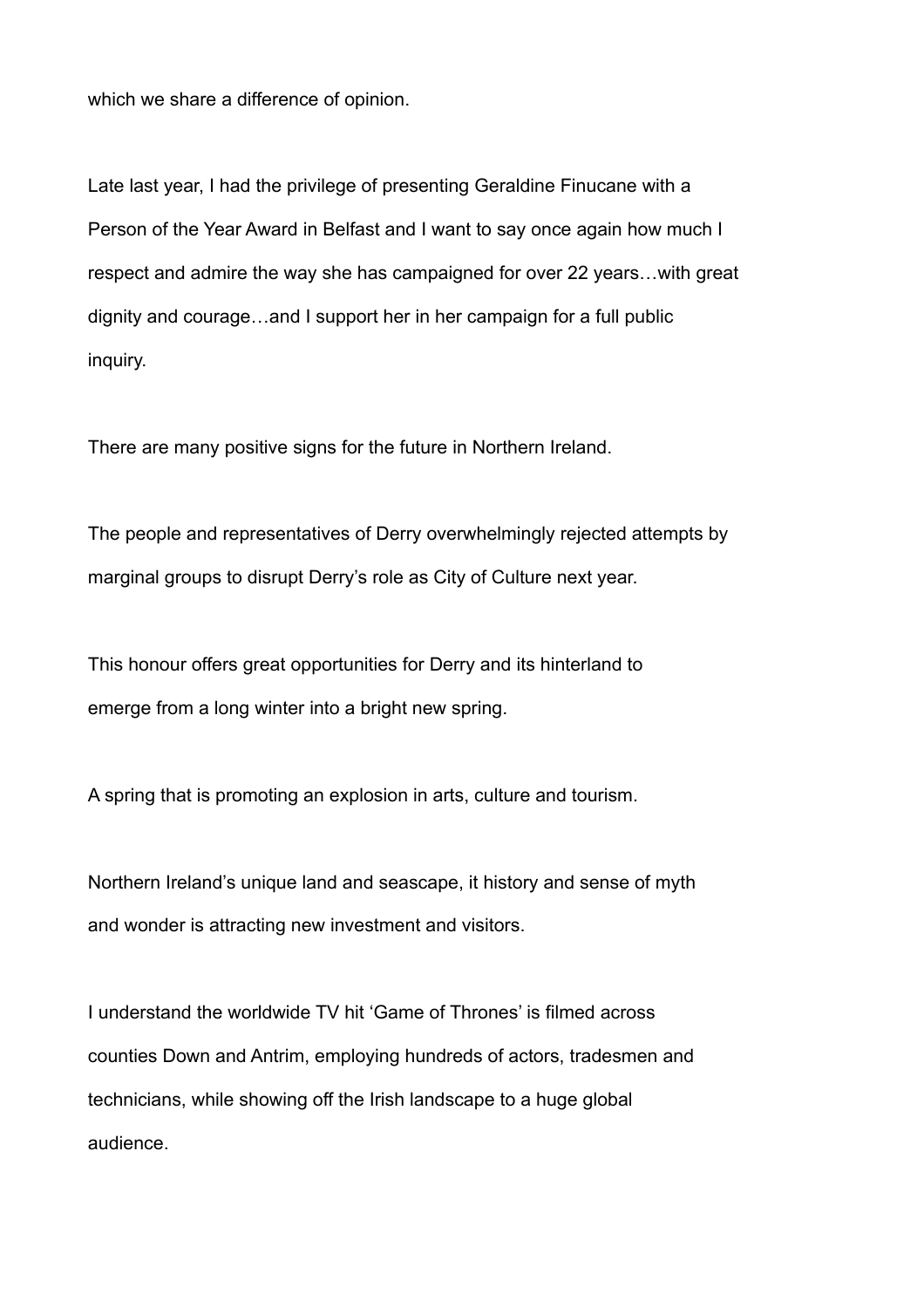This month's Titanic Centenary is a wonderful opportunity to showcase Belfast at its best. The three week festival, which is just drawing to a close, was, as the organisers rightly said, about much more than tragedy and lost lives.

The story of the Titanic is indelibly carved into the city and into 2012. The simultaneously breathtaking and mournful history of Belfast's most famous maritime creation has uniquely touched the popular imagination worldwide. Last Sunday I attended the Opening of a Titanic Memorial Park in Addergoole, a small village in my native Mayo. 14 people from that rural parish perished on the Titanic. They, like so many people from this great city were travelling to a new life and to realise their dreams in the United States.

Other developments, such as the new visitor centre at Giant's Causeway in July, will help to attract international attention and new visitors.

Of course we cannot forget that Ireland – and particularly Northern Ireland - is now the golfing capital of the world!

It is absolutely brilliant that the Irish Open is coming to Portrush from 28 June to 1 July. The Open will truly be a world class event on a world class golf course.

This is fitting recognition of the amazing run that Northern Ireland golfers like Darren Clarke, Rory McIlroy, Graeme McDowell and Michael Hoey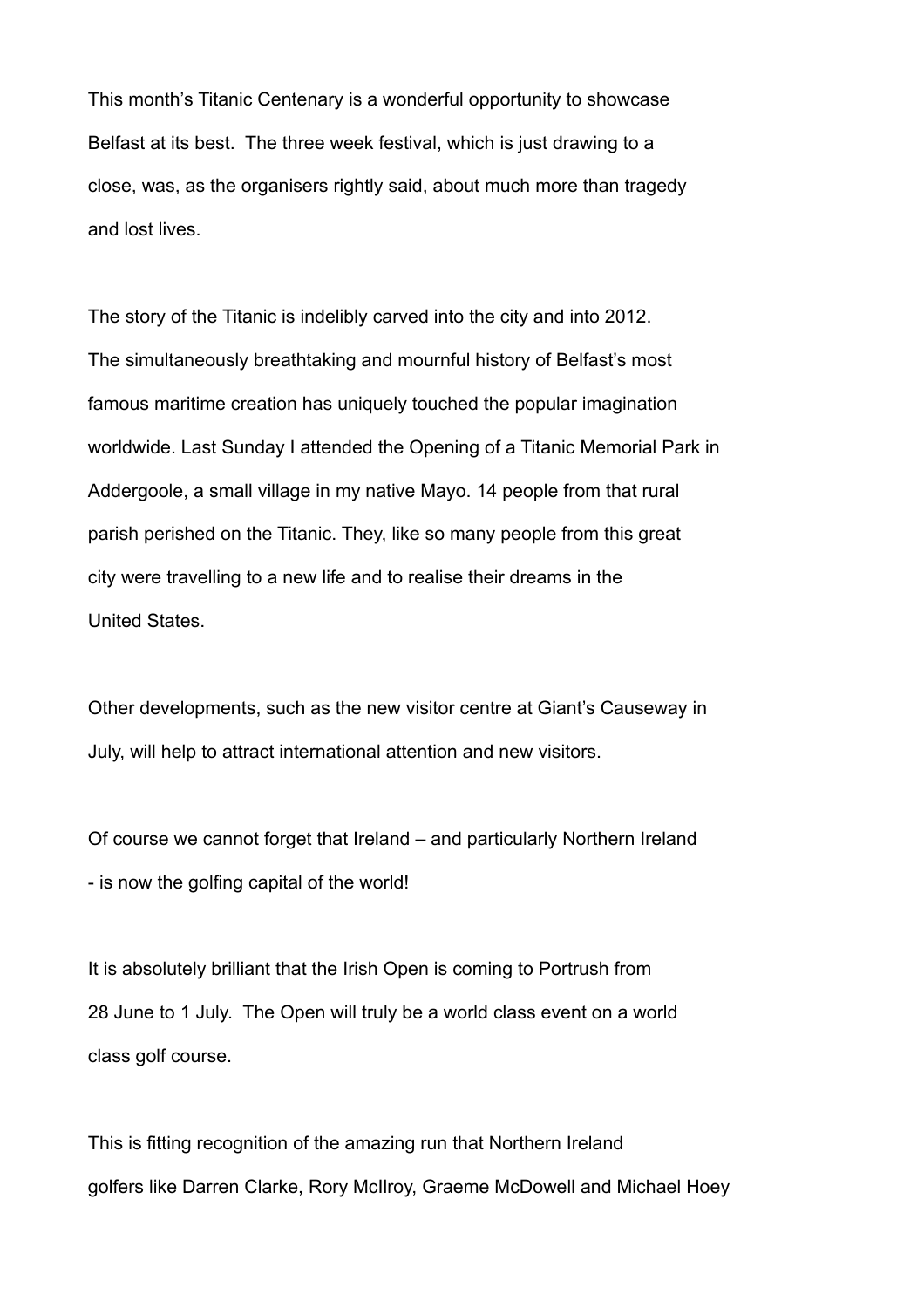have had in the last couple of years. Little wonder that so many of them have honorary degrees from Ulster University!

This year, another sporting occasion will have special resonance for relations on these islands, with the Olympic Torch travelling to Ireland, North and South, in early June, on its route to the London 2012 Olympic Games. Memories indeed of Mary Peters all those years ago.

These Olympics hold the promise of a wonderful spectacle and I would like to wish the very best to all athletes from all parts of this island that have the good fortune to participate.

2012 also marks the beginning of a decade of centenary commemorations of events that helped shape our political destinies. This series of commemorations offers us an opportunity to explore and reflect on key episodes of our past. We will work with the Northern Ireland Executive in a spirit of historical accuracy, mutual respect, inclusiveness and reconciliation.

As part of this year's programme of events, I was pleased that First Minister Peter Robinson recently gave a lecture at Iveagh House, reflecting on Edward Carson and perspectives on Irish Unionism. This was the first in a proposed series of lectures on the theme of commemoration.

But we want to ensure that this is a decade not only of remembering but also of looking forward; a decade of renewed and strengthened co-operation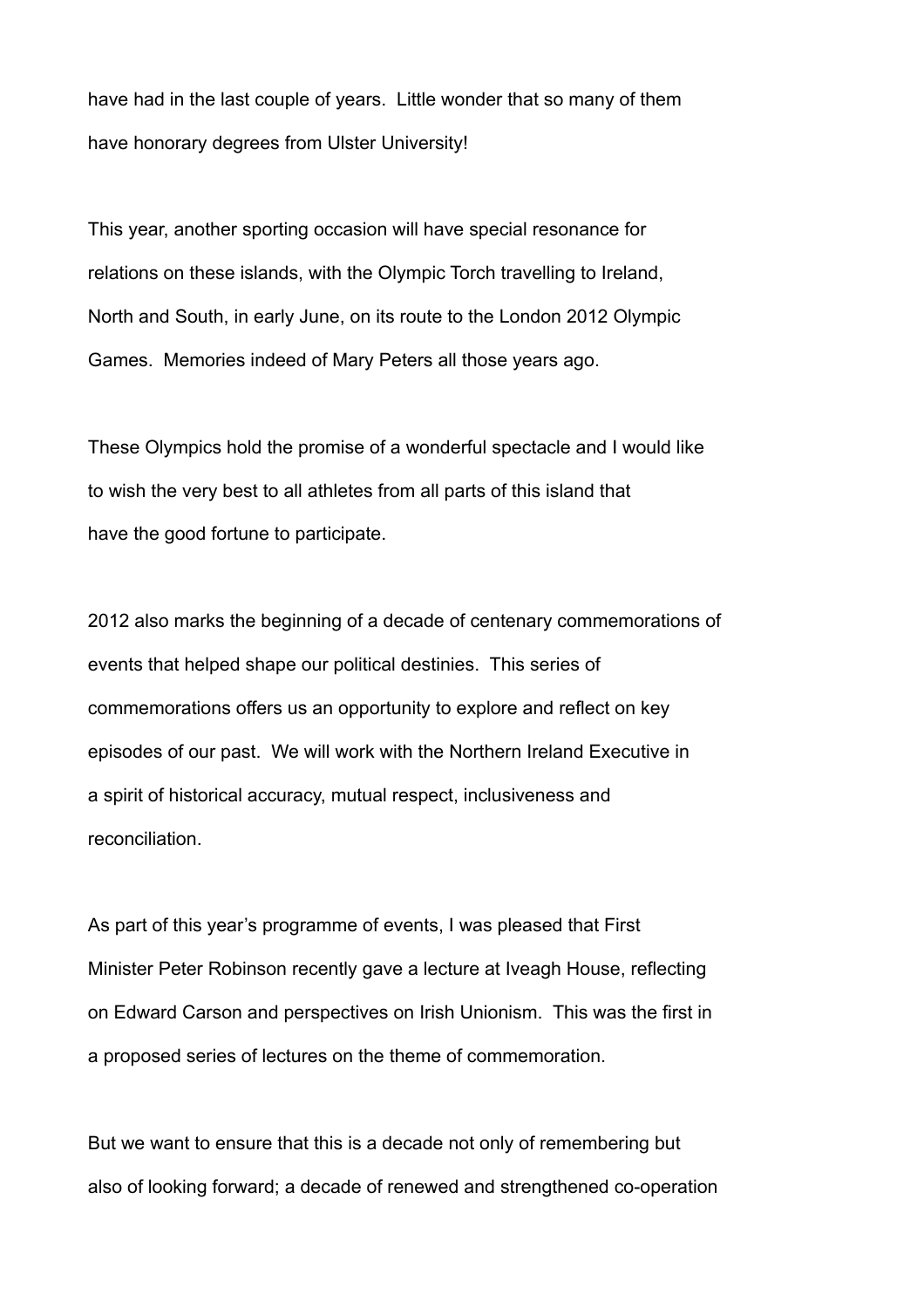between our two countries.

I want to see our island economy grow and become prosperous. I want to live in an economy where young people have the choice to stay at home in their own place and have a job and a career if that is what they want to do.

I do not like to see forced emigration. If young people choose to go abroad I want them to do so with confidence and with a good education and valued skills.

I want to see a prosperous Republic and I want to see a prosperous Northern Ireland. Our people North and South face similar challenges. The global financial crisis affects everybody. We all want to see robust growth return to our island economy.

I have set out many times what I aim for and hope to achieve; by 2016 to prove that we are the best small country in the world to do business with; secondly to be the best country in the world to raise a family and thirdly to be the best country in the world in which to grow old with dignity and respect.

I see no reason why such an objective cannot apply to all parts of this island, nor why we cannot cooperate and collaborate with each other to achieve it.

We both face continued and difficult challenges as we reshape our economies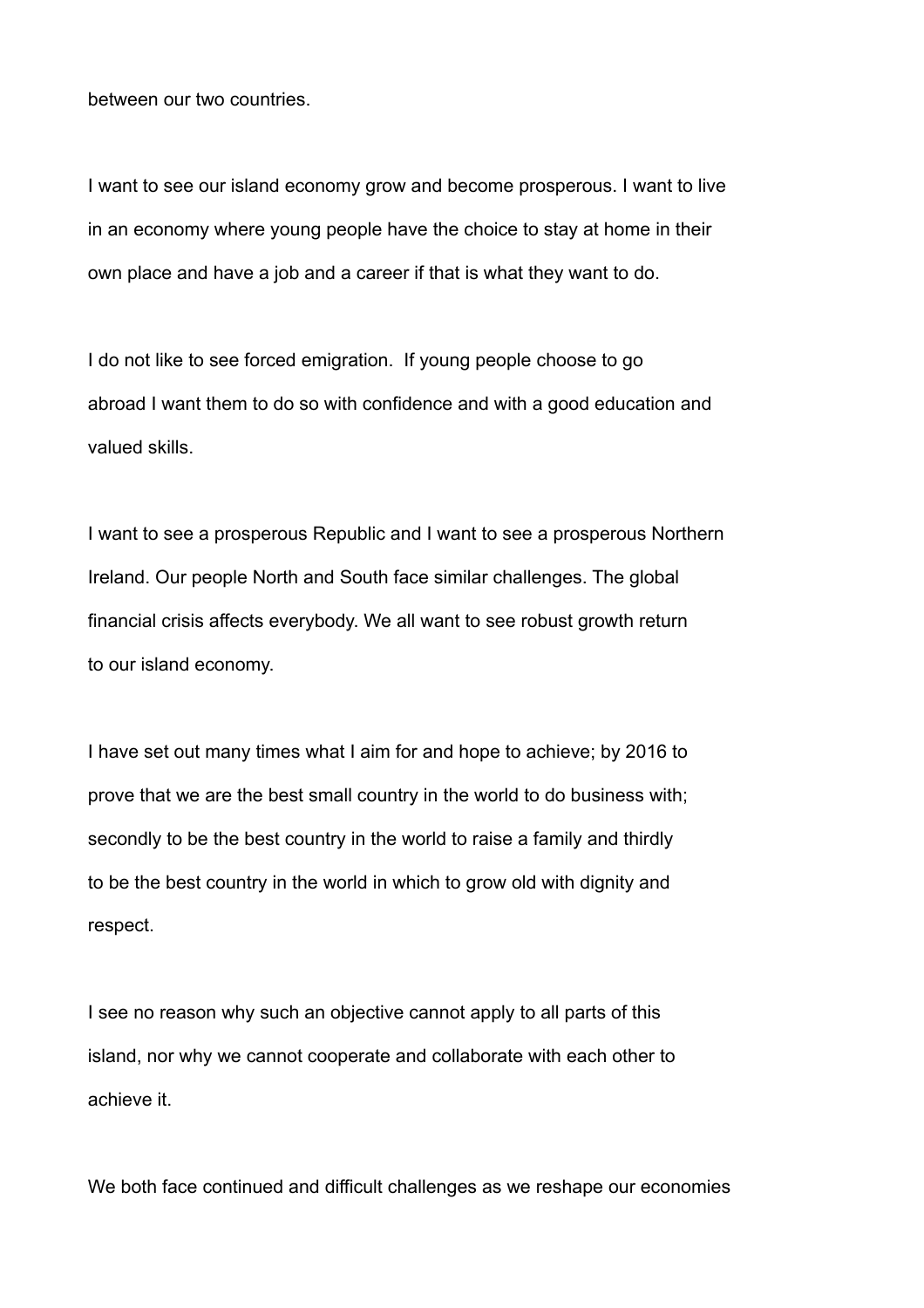and seek to manage our public finances.

In Dublin, we have set a clear trajectory and made considerable progress, but we still have a long way to go to bring our budget deficit back to under 3% of GDP.

Here in the North, it is increasingly accepted that the economy is over-reliant on the public sector and there is a need to see a greater level of private sector activity.

Above all, in both parts of the island we want and need to see a flourishing business environment, which promotes innovation, entrepreneurship, investment and trade.

Experience on both parts of the island has shown how stability, both socially and economic, is the solid foundation for new business, jobs and investment.

Stability is the cornerstone of a successful and prosperous economy.

It is in this context that Ireland, as a committed member of the eurozone, is going to its people to ratify the European Stability Treaty.

To bring back a sense of economic stability to the wider eurozone and to our own national finances.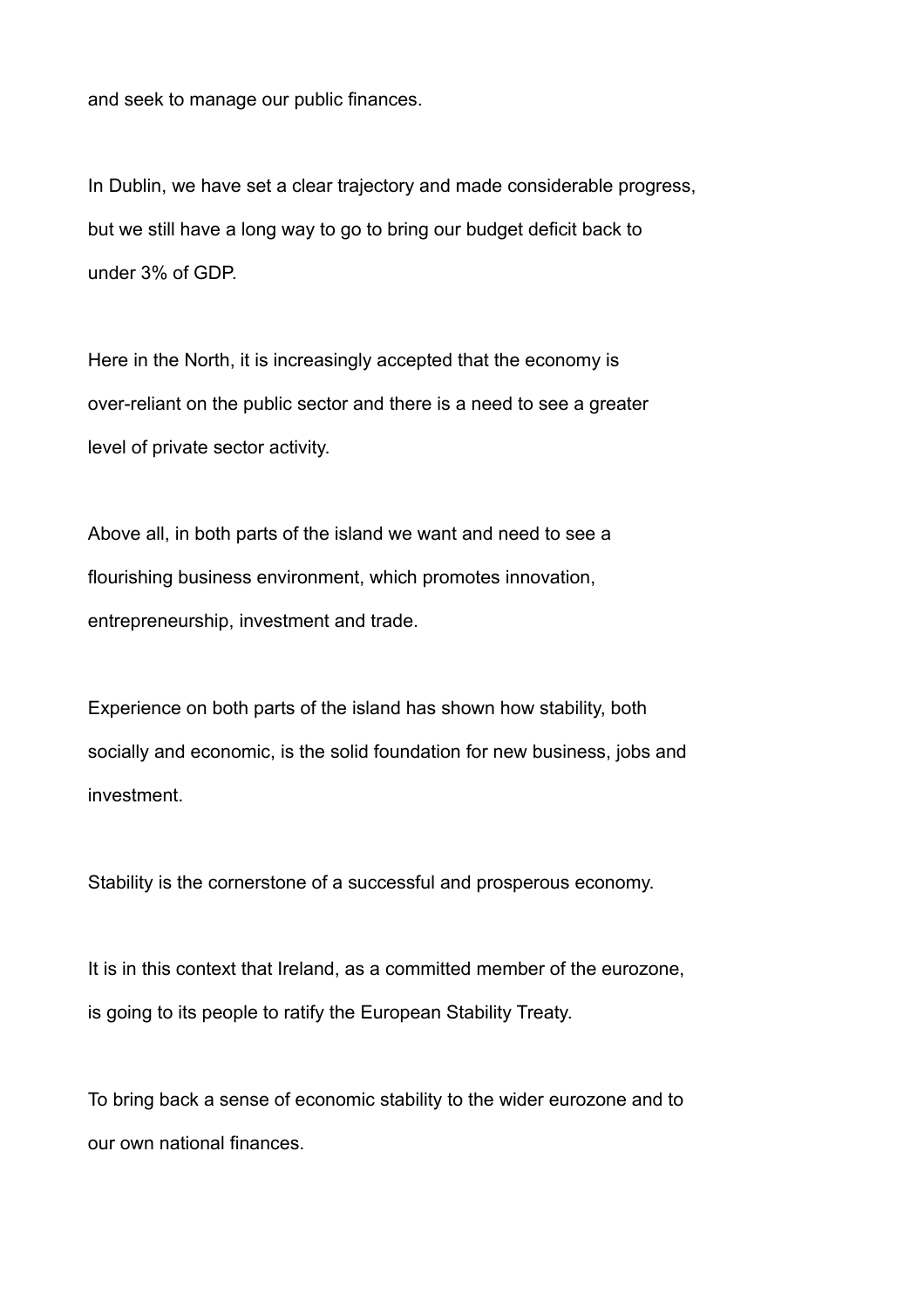The Stability Treaty for Ireland is a vital part of the overall architecture of our shared currency.

It might be easy for people in Northern Ireland to be indifferent, or ambivalent, on this issue or for people in the South to mistakenly adopt a politically populist campaign against it.

But that would be a mistake. I believe that it is unequivocally in all of our interests – North and South – for Ireland to ratify the Fiscal Stability Treaty, for Ireland to continue to be a member of the Euro, and for the Euro to survive and succeed as a strong currency.

Rejection of this Treaty would harm Ireland as Europe would continue without us. Economic instability would harm the Irish economy and any other economy.

More generally, I think it is worth recalling how significant the European Union has been as a backdrop to the journey we have come on together on this island.

Britain and Ireland share almost 40 years of common membership. I don't think it is an understatement to say that this helped to create an improved context for dialogue between Dublin and London, as the two Governments increasingly found themselves as allies on issues on the EU agenda.

More recently, the European Union has played a more direct part in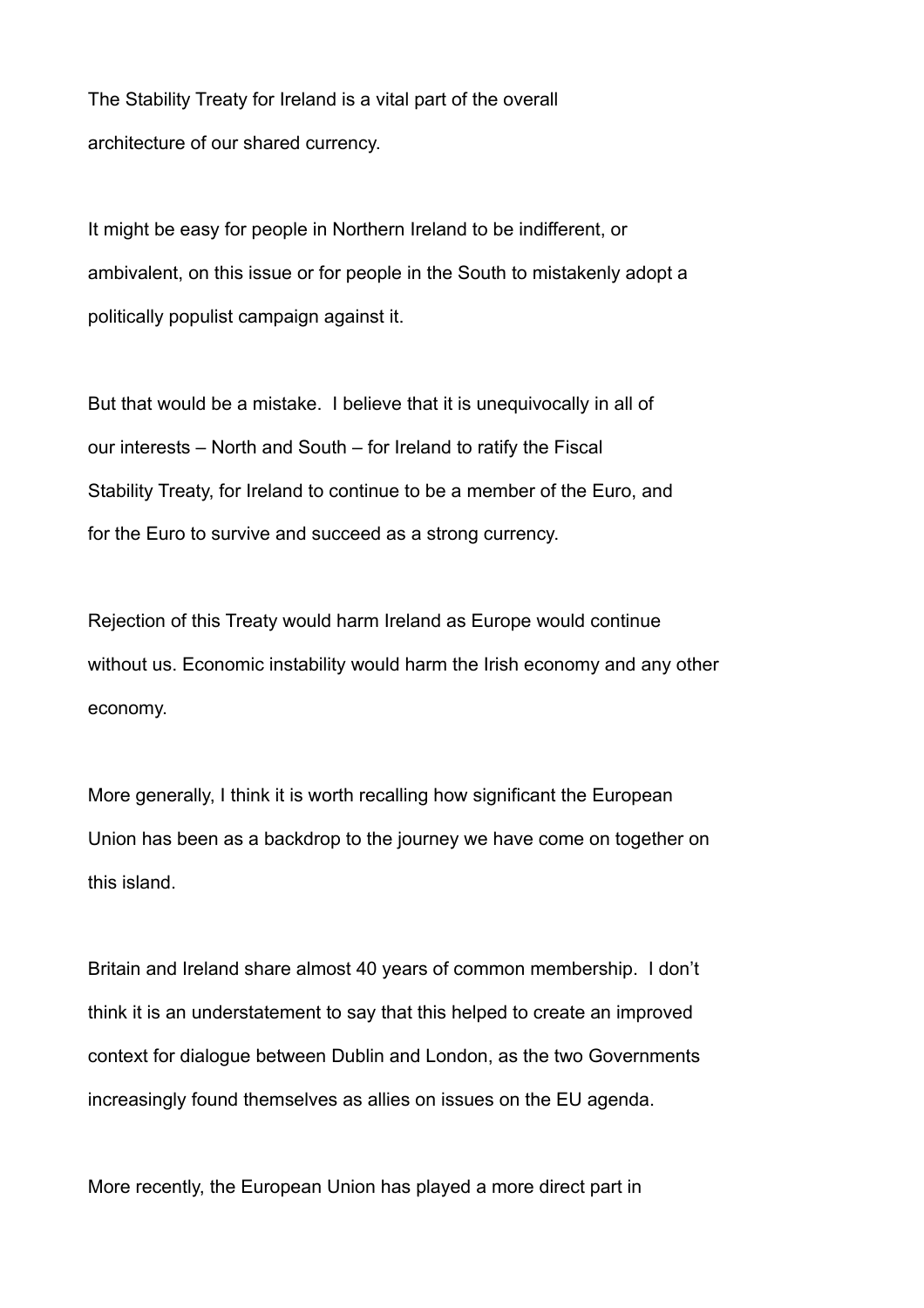supporting the Peace Process in Northern Ireland, by providing funding for cross-community and cross-border initiatives, by helping to promote dialogue and by maintaining international attention and political support.

European funding and our outward looking attitudes have helped transform our regions and attract in new jobs and opportunities for our young people.

In this time of uncertainty we must not turn our back on Europe or our outward looking focus.

I see lots of exciting and interesting ways in which we can collaborate and cooperate on the European Union agenda.

Indeed, in areas like research and innovation, where an increasingly large proportion of EU funds are applied but where collaboration between Member States is a requirement, there will undoubtedly be even greater opportunities for cooperation between the University of UIster and other universities and research centres across the island.

Chancellor, our island's journey continues.

Our wisdom grows as our relationship becomes ever closer.

I wish this great seat of learning well.

And leave you with a line from Seamus Heaney